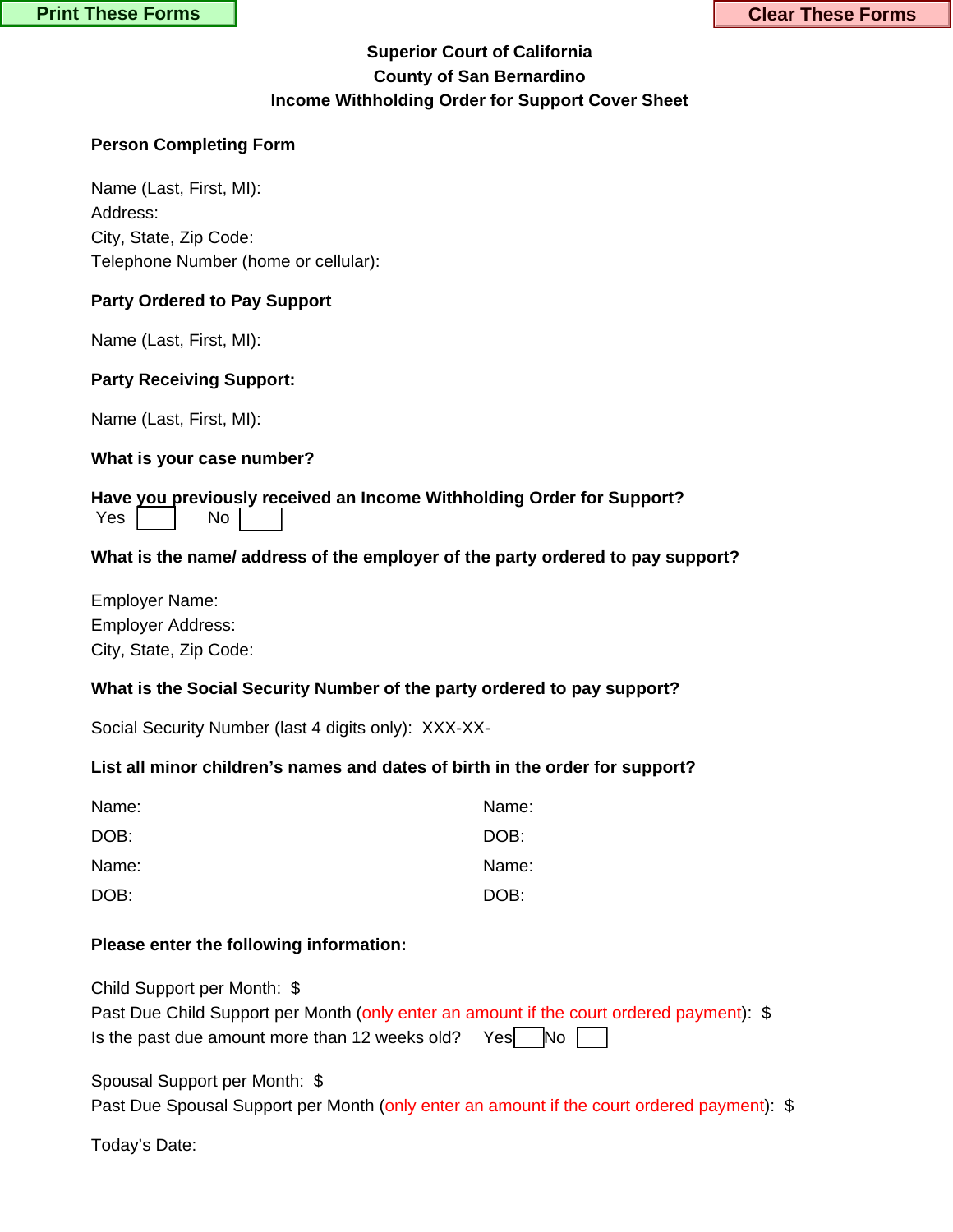| <b>AMENDED IWO</b><br><b>ONE-TIME ORDER/NOTICE FOR LUMP SUM PAYMENT</b><br><b>TERMINATION of IWO</b>                                                                                                                                                           |                                                                                                                                                                                                                                                                                                                                                                            |
|----------------------------------------------------------------------------------------------------------------------------------------------------------------------------------------------------------------------------------------------------------------|----------------------------------------------------------------------------------------------------------------------------------------------------------------------------------------------------------------------------------------------------------------------------------------------------------------------------------------------------------------------------|
|                                                                                                                                                                                                                                                                | Child Support Enforcement (CSE) Agency $\boxed{\triangleright}$ Court $\boxed{\phantom{a}}$ Attorney $\boxed{\phantom{a}}$ Private Individual/Entity (Check One)                                                                                                                                                                                                           |
| order must be attached.                                                                                                                                                                                                                                        | NOTE: This IWO must be regular on its face. Under certain circumstances you must reject this IWO and return it to the<br>sender (see IWO instructions http://www.acf.hhs.gov/programs/cse/newhire/employer/publication/publication.htm - forms).<br>If you receive this document from someone other than a State or Tribal CSE agency or a Court, a copy of the underlying |
| State/Tribe/Territory California                                                                                                                                                                                                                               |                                                                                                                                                                                                                                                                                                                                                                            |
|                                                                                                                                                                                                                                                                |                                                                                                                                                                                                                                                                                                                                                                            |
|                                                                                                                                                                                                                                                                |                                                                                                                                                                                                                                                                                                                                                                            |
|                                                                                                                                                                                                                                                                | RE:                                                                                                                                                                                                                                                                                                                                                                        |
| Employer/Income Withholder's Name                                                                                                                                                                                                                              | Employee/Obligor's Name (Last, First, Middle)<br>XXX-XX-                                                                                                                                                                                                                                                                                                                   |
| Employer/Income Withholder's Address                                                                                                                                                                                                                           | Employee/Obligor's Social Security Number                                                                                                                                                                                                                                                                                                                                  |
|                                                                                                                                                                                                                                                                | Custodial Party/Obligee's Name (Last, First, Middle)                                                                                                                                                                                                                                                                                                                       |
|                                                                                                                                                                                                                                                                |                                                                                                                                                                                                                                                                                                                                                                            |
| Employer/Income Withholder's FEIN [1994]                                                                                                                                                                                                                       | $\partial$                                                                                                                                                                                                                                                                                                                                                                 |
| Child(ren)'s Name(s) (Last, First, Middle)                                                                                                                                                                                                                     | Child(ren)' s Birth Date(s)                                                                                                                                                                                                                                                                                                                                                |
|                                                                                                                                                                                                                                                                |                                                                                                                                                                                                                                                                                                                                                                            |
|                                                                                                                                                                                                                                                                |                                                                                                                                                                                                                                                                                                                                                                            |
|                                                                                                                                                                                                                                                                |                                                                                                                                                                                                                                                                                                                                                                            |
| <u> 1989 - Johann Barn, mars et al. (b. 1989)</u>                                                                                                                                                                                                              |                                                                                                                                                                                                                                                                                                                                                                            |
| <u> 1989 - Johann Stein, mars an de Brasilian (b. 1989)</u>                                                                                                                                                                                                    |                                                                                                                                                                                                                                                                                                                                                                            |
|                                                                                                                                                                                                                                                                |                                                                                                                                                                                                                                                                                                                                                                            |
| <b>ORDER INFORMATION:</b> This document is based on the support or withholding order from California                                                                                                                                                           | (State/Tribe).                                                                                                                                                                                                                                                                                                                                                             |
| You are required by law to deduct these amounts from the employee/obligor's income until further notice.<br>Per Month<br>current child support                                                                                                                 |                                                                                                                                                                                                                                                                                                                                                                            |
|                                                                                                                                                                                                                                                                | past-due child support - Arrears greater than 12 weeks? Yes No                                                                                                                                                                                                                                                                                                             |
|                                                                                                                                                                                                                                                                | current cash medical support                                                                                                                                                                                                                                                                                                                                               |
| Per Month<br>Per Month                                                                                                                                                                                                                                         |                                                                                                                                                                                                                                                                                                                                                                            |
| Per Month                                                                                                                                                                                                                                                      | past-due cash medical support                                                                                                                                                                                                                                                                                                                                              |
| Per Month                                                                                                                                                                                                                                                      | current spousal support                                                                                                                                                                                                                                                                                                                                                    |
| Per Month                                                                                                                                                                                                                                                      | past-due spousal support                                                                                                                                                                                                                                                                                                                                                   |
| other (must specify)<br>Per Month                                                                                                                                                                                                                              | per <u>Month</u>                                                                                                                                                                                                                                                                                                                                                           |
|                                                                                                                                                                                                                                                                |                                                                                                                                                                                                                                                                                                                                                                            |
|                                                                                                                                                                                                                                                                | <b>AMOUNTS TO WITHHOLD:</b> You do not have to vary your pay cycle to be in compliance with the Order Information. If                                                                                                                                                                                                                                                      |
|                                                                                                                                                                                                                                                                |                                                                                                                                                                                                                                                                                                                                                                            |
| \$<br>\$<br>for a Total Amount to Withhold of $$0.00$<br>your pay cycle does not match the ordered payment cycle, withhold one of the following amounts:<br>per weekly pay period<br>\$0.00<br>per biweekly pay period (every two weeks) \$ 0.00<br>0.00<br>\$ | per semimonthly pay period (twice a month)<br>\$0.00<br>per monthly pay period                                                                                                                                                                                                                                                                                             |

| <b>REMITTANCE INFORMATION:</b> If the employee/obligor's principal place of employment is California<br>(State/Tribe),  |  |  |  |
|-------------------------------------------------------------------------------------------------------------------------|--|--|--|
| you must begin withholding no later than the first pay period that occurs 10 days after the date of SERVICE. Send       |  |  |  |
| payment within 7 working days of the pay date. If you cannot withhold the full amount of support for any or all orders  |  |  |  |
| for this employee/obligor, withhold up to 50 % of disposable income for all orders. If the employee/obligor's principal |  |  |  |
| place of employment is not California (State/Tribe), obtain withholding limitations, time requirements, and any         |  |  |  |
| allowable employer fees at http://www.acf.hhs.gov/programs/cse/newhire/employer/contacts/contact_map.htm for the        |  |  |  |
| employee/obligor's principal place of employment.                                                                       |  |  |  |

FL-195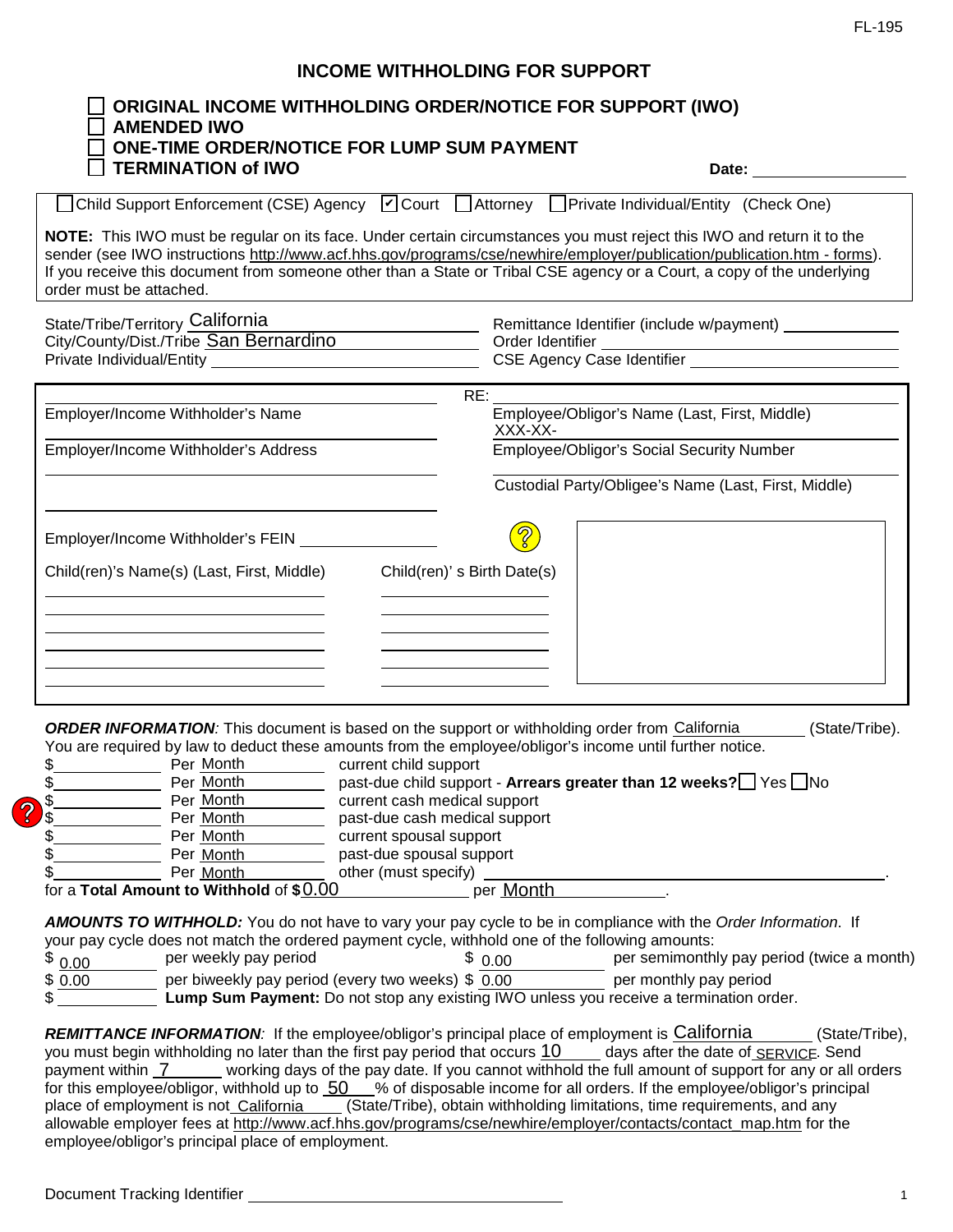For electronic payment requirements and centralized payment collection and disbursement facility information (State Disbursement Unit [SDU]), see [http://www.acf.hhs.gov/programs/cse/newhire/employer/contacts/contact\\_map.htm.](http://www.acf.hhs.gov/programs/cse/newhire/employer/contacts/contact_map.htm)

Include the *Remittance Identifier* **with the payment** and if necessary this FIPS code**:** 

| Remit payment to STATE DISBURSEMENT UNIT (SDU)   | (SDU/Tribal Order Payee)   |
|--------------------------------------------------|----------------------------|
| at PO Box 989067, West Sacramento, CA 95798-9067 | (SDU/Tribal Payee Address) |

 **Return to Sender [Completed by Employer/Income Withholder**]. Payment must be directed to an SDU in accordance with 42 USC §666(b)(5) and (b)(6) or Tribal payee (see Payments to SDU below). If payment is not directed to an SDU/Tribal Payee or this IWO is not regular on its face, you *must* check this box and return the IWO to the sender.

Signature of Judge/Issuing Official (if required by State or Tribal law): Print Name of Judge/Issuing Official: Title of Judge/Issuing Official: JUDGE OF THE SUPERIOR COURT Date of Signature:

If the employee/obligor works in a State or for a Tribe that is different from the State or Tribe that must issued this order, a copy of this IWO must be provided to the employee/obligor.

 $\Sigma$  If checked, the employer/income withholder must provide a copy of this form to the employer/obligor.

#### **ADDITIONAL INFORMATION FOR EMPLOYERS/INCOME WITHHOLDERS**

State-specific contact and withholding information can be found on the Federal Employer Services website located at: [http://www.acf.hhs.gov/programs/cse/newhire/employer/contacts/contact\\_map.htm](http://www.acf.hhs.gov/programs/cse/newhire/employer/contacts/contact_map.htm)

Priority: Withholding for support has priority over any other legal process under State law against the same income (USC 42 §666(b)(7)). If a Federal tax levy is in effect, please notify the sender.

**Combining Payments:** When remitting payments to an SDU or Tribal CSE agency, you may combine withheld amounts from more than one employee/obligor's income in a single payment. You must, however, separately identify each employee/obligor's portion of the payment.

**Payments to SDU:** You must send child support payments payable by income withholding to the appropriate SDU or to a Tribal CSE agency. If this IWO instructs you to send a payment to an entity other than an SDU (e.g., payable to the custodial party, court, or attorney), you must check the box above and return this notice to the sender. Exception: If this IWO was sent by a Court, Attorney, or Private Individual/Entity and the initial order was entered before January 1, 1994 or the order was issued by a Tribal CSE agency, you must follow the "Remit payment to" instructions on this form.

**Reporting the Pay Date:** You must report the pay date when sending the payment. The pay date is the date on which the amount was withheld from the employee/obligor's wages. You must comply with the law of the State (or Tribal law if applicable) of the employee/obligor's principal place of employment regarding time periods within which you must implement the withholding and forward the support payments.

**Multiple IWOs:** If there is more than one IWO against this employee/obligor and you are unable to fully honor all IWOs due to Federal, State, or Tribal withholding limits, you must honor all IWOs to the greatest extent possible, giving priority to current support before payment of any past-due support. Follow the State or Tribal law/procedure of the employee/obligor's principal place of employment to determine the appropriate allocation method.

**Lump Sum Payments:** You may be required to notify a State or Tribal CSE agency of upcoming lump sum payments to this employee/obligor such as bonuses, commissions, or severance pay. Contact the sender to determine if you are required to report and/or withhold lump sum payments.

**Liability:** If you have any doubts about the validity of this IWO, contact the sender. If you fail to withhold income from the employee/obligor's income as the IWO directs, you are liable for both the accumulated amount you should have withheld and any penalties set by State or Tribal law/procedure.

**Anti-discrimination:** You are subject to a fine determined under State or Tribal law for discharging an employee/obligor from employment, refusing to employ, or taking disciplinary action against an employee/obligor because of this IWO.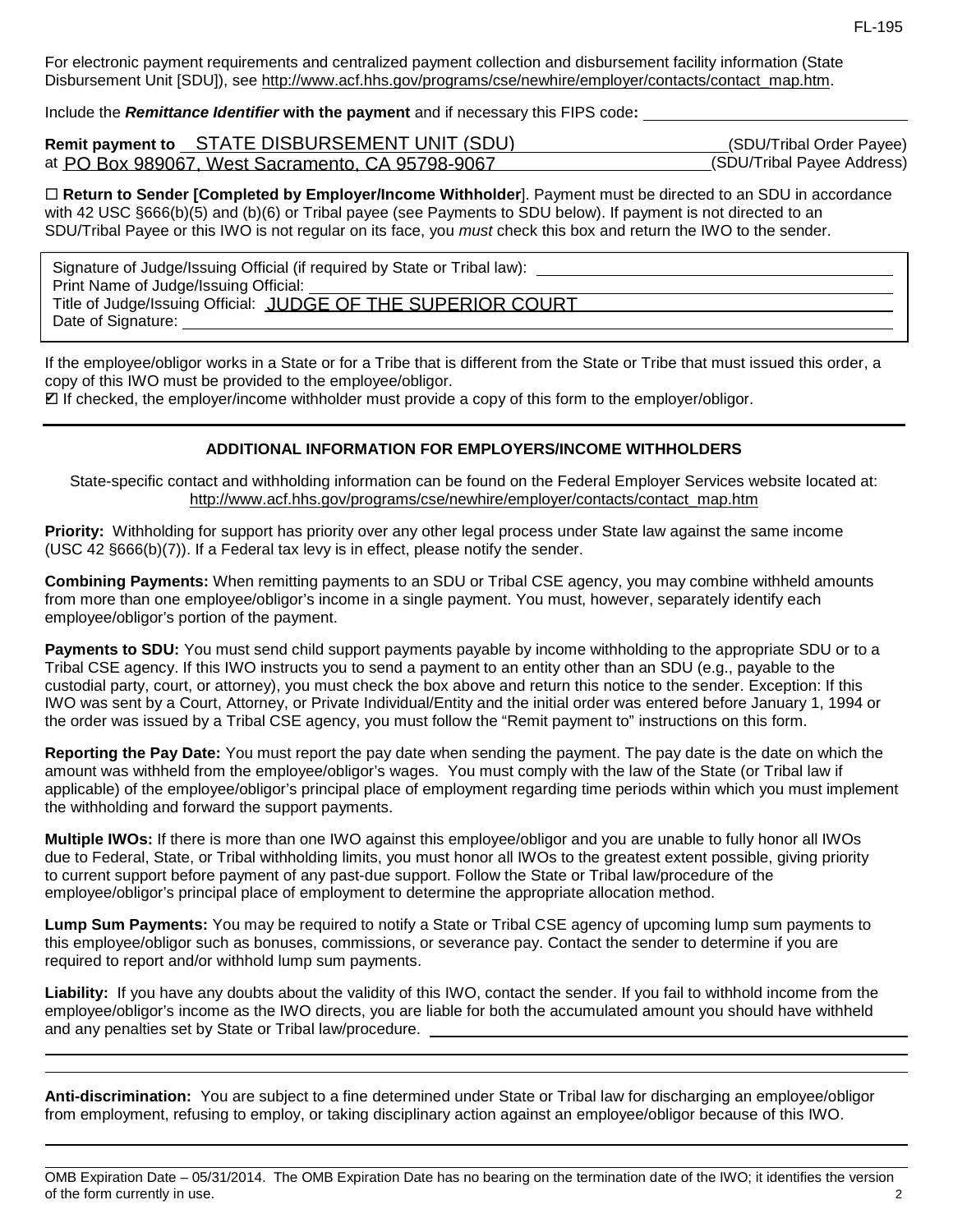| Employer's name:            | Emplover FEIN:   |
|-----------------------------|------------------|
| Employee/Obligor's Name:    |                  |
| CSE Agency Case Identifier: | Order Identifier |

**Withholding Limits:** You may not withhold more than the lesser of: 1) the amounts allowed by the Federal Consumer Credit Protection Act (CCPA) (15 U.S.C. 1673(b)); or 2) the amounts allowed by the State or Tribe of the employee/obligor's principal place of employment (see *REMITTANCE INFORMATION).* Disposable income is the net income left after making mandatory deductions such as: State, Federal, local taxes; Social Security taxes; statutory pension contributions; and Medicare taxes. The Federal limit is 50% of the disposable income if the obligor is supporting another family and 60% of the disposable income if the obligor is not supporting another family. However, those limits increase 5% - to 55% and 65% - if the arrears are greater than 12 weeks. If permitted by the State or Tribe, you may deduct a fee for administrative costs. The combined support amount and the fee may not exceed the limit indicated in this section.

For Tribal orders, you may not withhold more than the amounts allowed under the law of the issuing Tribe. For Tribal employers/income withholder who receive a State IWO, you may not withhold more than the lesser of the limit set by the law of the jurisdiction in which the employer/income withholder is located or the maximum amount permitted under section 303(d) of the CCPA (15 U.S.C. 1673 (b)).

Depending upon applicable State law or Tribal law, you may need to also consider the amounts paid for health care premiums in determining disposable income and applying appropriate withholding limits.

**Arrears greater than 12 weeks?** If the *Order Information* does not indicate that the arrears are greater than 12 weeks, then the Employer should calculate the CCPA limit using the lower percentage.

#### **Additional Information:**

| NOTIFICATION OF EMPLOYMENT TERMINATION OR INCOME STATUS: If this employee/obligor never worked for<br>you or you are no longer withholding income for this employee/obligor, an employer must promptly notify the CSE agency        |                   |  |
|-------------------------------------------------------------------------------------------------------------------------------------------------------------------------------------------------------------------------------------|-------------------|--|
| and/or the sender by returning this form to the address listed in the Contact information below:                                                                                                                                    |                   |  |
| This person has never worked for this employer nor received periodic income.                                                                                                                                                        |                   |  |
| This person no longer works for this employer nor receives periodic income.<br>□                                                                                                                                                    |                   |  |
| Please provide the following information for the employee/obligor:                                                                                                                                                                  |                   |  |
|                                                                                                                                                                                                                                     |                   |  |
|                                                                                                                                                                                                                                     |                   |  |
|                                                                                                                                                                                                                                     |                   |  |
| <b>CONTACT INFORMATION</b>                                                                                                                                                                                                          |                   |  |
| To Employer/Income Withholder: If you have any questions, contact __________________________________(Issuer name)<br>by phone at ______________, by fax at ____________________, by email or website at: ________________________   |                   |  |
|                                                                                                                                                                                                                                     |                   |  |
|                                                                                                                                                                                                                                     | (Issuer address). |  |
| To Employer/Obligor: If the employee/obligor has questions, contact _______________________________(Issuer name)<br>by phone at _____________, by fax at ___________________, by email or website at: ____________________________. |                   |  |

FL-195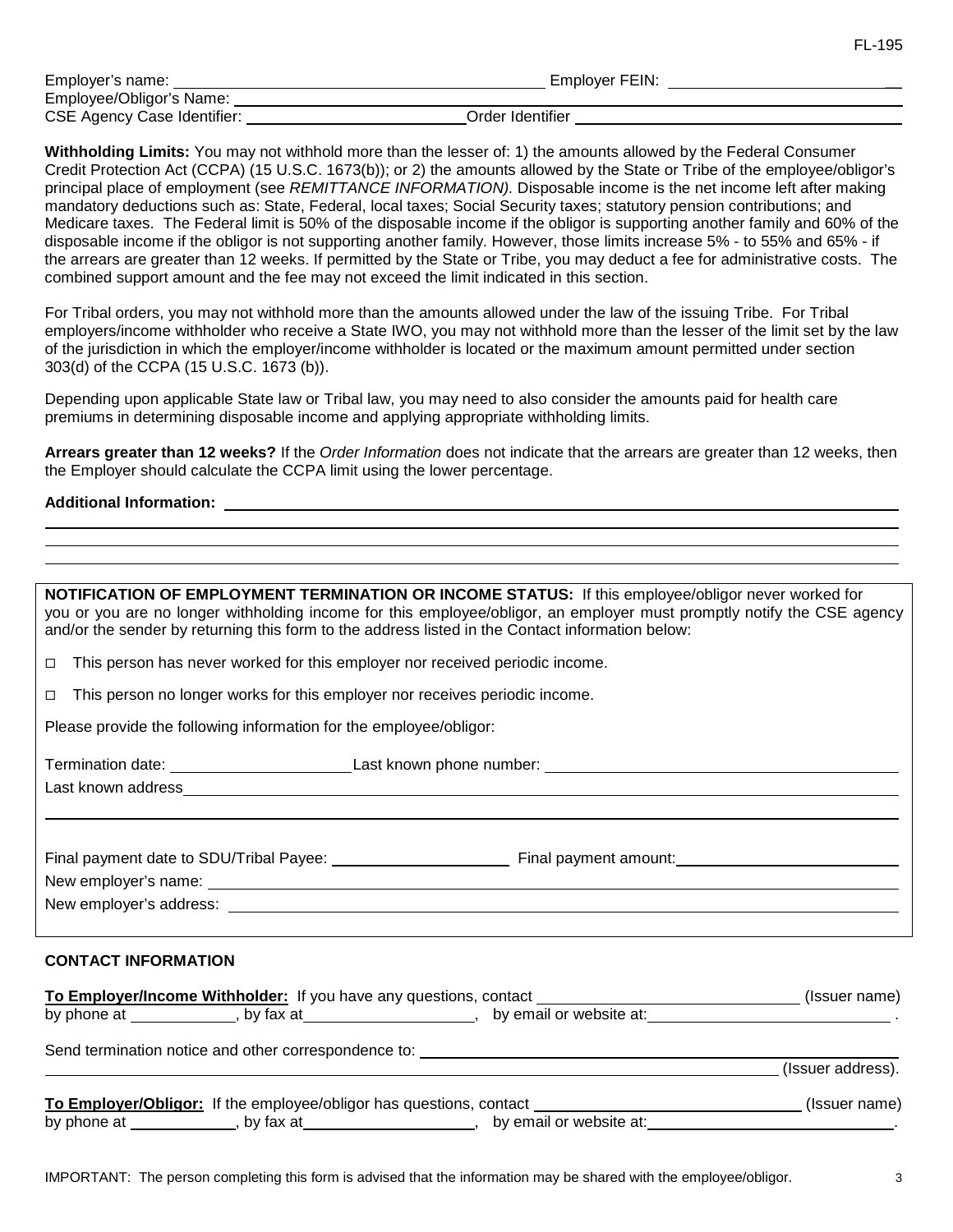|                                                                                                                                                                                                                                                                  |                                                                        | <b>FL-191</b>                   |
|------------------------------------------------------------------------------------------------------------------------------------------------------------------------------------------------------------------------------------------------------------------|------------------------------------------------------------------------|---------------------------------|
| ATTORNEY OR PARTY WITHOUT ATTORNEY (Name, State Bar number, and address):                                                                                                                                                                                        |                                                                        | <b>COURT PERSONNEL:</b>         |
|                                                                                                                                                                                                                                                                  |                                                                        | <b>STAMP DATE RECEIVED HERE</b> |
|                                                                                                                                                                                                                                                                  |                                                                        |                                 |
|                                                                                                                                                                                                                                                                  |                                                                        |                                 |
|                                                                                                                                                                                                                                                                  |                                                                        | <b>DO NOT FILE</b>              |
| TELEPHONE NO.:                                                                                                                                                                                                                                                   | FAX NO. (Optional):                                                    |                                 |
| E-MAIL ADDRESS (Optional):                                                                                                                                                                                                                                       |                                                                        |                                 |
| ATTORNEY FOR (Name): Self-Represented                                                                                                                                                                                                                            |                                                                        |                                 |
| SUPERIOR COURT OF CALIFORNIA, COUNTY OF San Bernardino                                                                                                                                                                                                           |                                                                        |                                 |
| <b>STREET ADDRESS:</b>                                                                                                                                                                                                                                           |                                                                        |                                 |
| $\bigcirc$<br><b>MAILING ADDRESS:</b>                                                                                                                                                                                                                            |                                                                        |                                 |
| CITY AND ZIP CODE:                                                                                                                                                                                                                                               |                                                                        |                                 |
| <b>BRANCH NAME:</b><br>PETITIONER/PLAINTIFF:                                                                                                                                                                                                                     |                                                                        |                                 |
| $\bigcirc$                                                                                                                                                                                                                                                       |                                                                        |                                 |
| RESPONDENT/DEFENDANT:                                                                                                                                                                                                                                            |                                                                        |                                 |
|                                                                                                                                                                                                                                                                  |                                                                        |                                 |
| <b>OTHER PARENT:</b>                                                                                                                                                                                                                                             |                                                                        |                                 |
| <b>CHILD SUPPORT CASE REGISTRY FORM</b>                                                                                                                                                                                                                          |                                                                        | <b>CASE NUMBER:</b>             |
| Mother                                                                                                                                                                                                                                                           | First form completed                                                   |                                 |
| Father                                                                                                                                                                                                                                                           | Change to previous information                                         |                                 |
|                                                                                                                                                                                                                                                                  | THIS FORM WILL NOT BE PLACED IN THE COURT FILE. IT WILL BE             |                                 |
|                                                                                                                                                                                                                                                                  | <b>MAINTAINED IN A CONFIDENTIAL FILE WITH THE STATE OF CALIFORNIA.</b> |                                 |
| Notice: Pages 1 and 2 of this form must be completed and delivered to the court along with the court order for support.                                                                                                                                          |                                                                        |                                 |
| Pages 3 and 4 are instructional only and do not need to be delivered to the court. If you did not file the court order, you must<br>complete this form and deliver it to the court within 10 days of the date on which you received a copy of the support order. |                                                                        |                                 |
| Any later change to the information on this form must be delivered to the court on another form within 10 days of the                                                                                                                                            |                                                                        |                                 |
| change. It is important that you keep the court informed in writing of any changes of your address and telephone number.                                                                                                                                         |                                                                        |                                 |
| 1. Support order information (this information is on the court order you are filing or have received).                                                                                                                                                           |                                                                        |                                 |
| a. Date order filed:                                                                                                                                                                                                                                             |                                                                        |                                 |
| Initial child support or family support order<br>b.                                                                                                                                                                                                              | Modification                                                           |                                 |
| c. Total monthly base current child or family support amount ordered for children listed below, plus any monthly amount ordered                                                                                                                                  |                                                                        |                                 |
| payable on past-due support:                                                                                                                                                                                                                                     |                                                                        |                                 |
| <b>Child Support:</b>                                                                                                                                                                                                                                            | <b>Family Support:</b>                                                 | Spousal Support:                |
| (1)<br>Current<br>\$<br>base child                                                                                                                                                                                                                               | Current<br>\$<br>base family                                           | Current<br>\$<br>spousal        |
| Reserved order<br>support:                                                                                                                                                                                                                                       | Reserved order<br>support:                                             | Reserved order<br>support:      |
| \$0 (zero) order                                                                                                                                                                                                                                                 | \$0 (zero) order                                                       | \$0 (zero) order                |
| (2)<br>Additional<br>-\$<br>monthly                                                                                                                                                                                                                              | Additional<br>\$                                                       |                                 |
| support:                                                                                                                                                                                                                                                         | monthly<br>support:                                                    |                                 |
| (3)<br>Total<br>\$                                                                                                                                                                                                                                               | Total<br>\$                                                            | Total<br>\$                     |
| past-due                                                                                                                                                                                                                                                         | past-due                                                               | past-due                        |
| support:                                                                                                                                                                                                                                                         | support:                                                               | support:                        |
| (4)<br>Payment<br>\$                                                                                                                                                                                                                                             | Payment<br>\$                                                          | Payment<br>\$                   |
| on past-<br>due support:                                                                                                                                                                                                                                         |                                                                        |                                 |
|                                                                                                                                                                                                                                                                  | on past-                                                               | on past-                        |
|                                                                                                                                                                                                                                                                  | due support:                                                           | due support:                    |
| Wage withholding was<br>ordered<br>(5)                                                                                                                                                                                                                           | ordered but stayed until (date):                                       |                                 |
|                                                                                                                                                                                                                                                                  |                                                                        |                                 |
| Relationship to child (specify): SELECT                                                                                                                                                                                                                          |                                                                        |                                 |
|                                                                                                                                                                                                                                                                  |                                                                        |                                 |
| Relationship to child (if applicable): SELECT                                                                                                                                                                                                                    |                                                                        |                                 |
| 2. Person required to pay child or family support <i>(name)</i> :<br>3. Person or agency to receive child or family support payments (name):                                                                                                                     | <b>TYPE OR PRINT IN INK</b>                                            |                                 |

?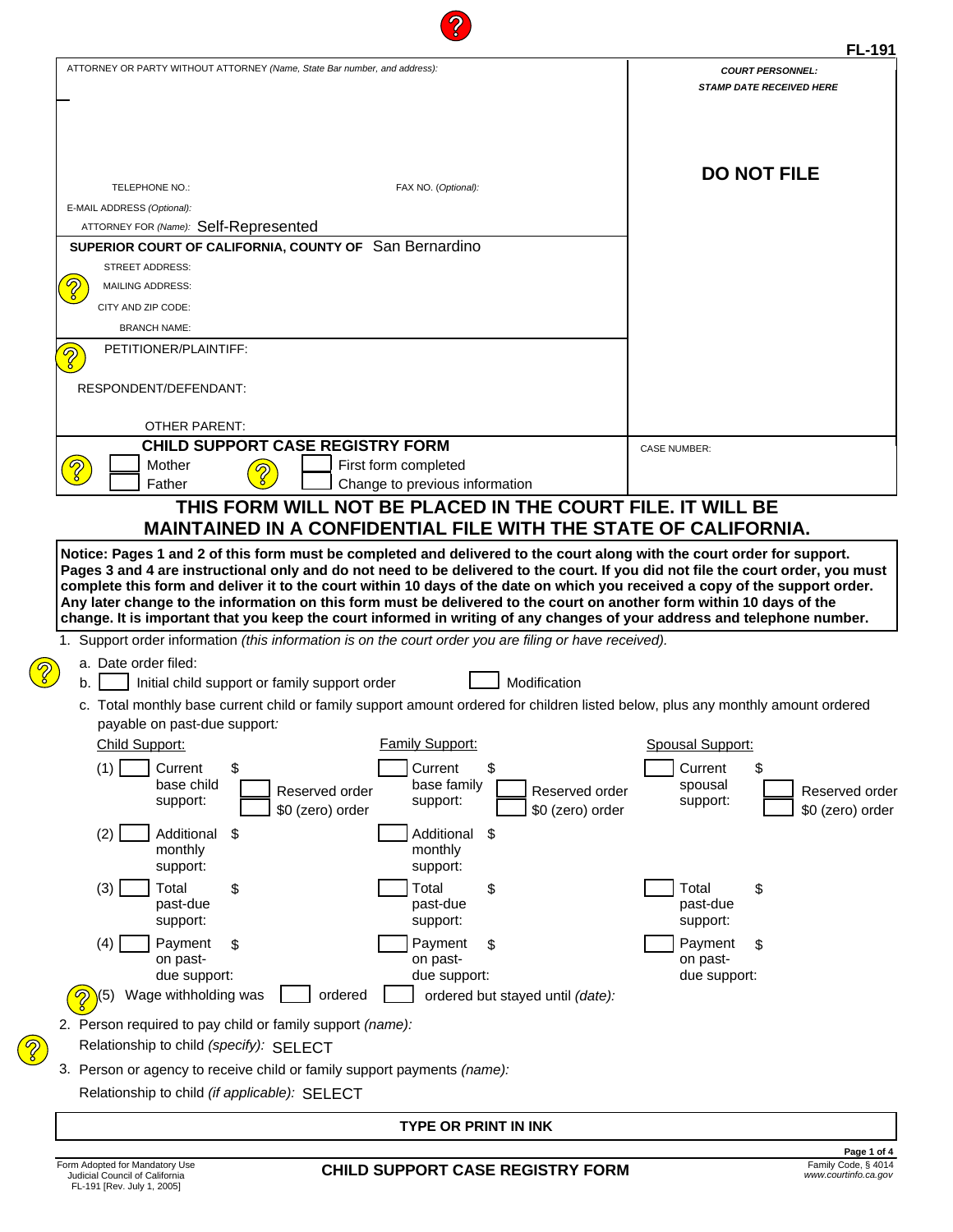| PETITIONER/PLAINTIFF:                                                                                                                                                                                                                                                                                                                                |                             |                                                                                                          |
|------------------------------------------------------------------------------------------------------------------------------------------------------------------------------------------------------------------------------------------------------------------------------------------------------------------------------------------------------|-----------------------------|----------------------------------------------------------------------------------------------------------|
| RESPONDENT/DEFENDANT:                                                                                                                                                                                                                                                                                                                                |                             | <b>CASE NUMBER:</b>                                                                                      |
| <b>OTHER PARENT:</b>                                                                                                                                                                                                                                                                                                                                 |                             |                                                                                                          |
| 4. The child support order is for the following children:                                                                                                                                                                                                                                                                                            |                             |                                                                                                          |
| Child's name                                                                                                                                                                                                                                                                                                                                         | Date of birth               | Social security number                                                                                   |
| a.                                                                                                                                                                                                                                                                                                                                                   |                             |                                                                                                          |
| b.                                                                                                                                                                                                                                                                                                                                                   |                             |                                                                                                          |
| c.<br>Additional children are listed on a page attached to this document.                                                                                                                                                                                                                                                                            |                             |                                                                                                          |
| You are required to complete the following information about yourself. You are not required to provide information about the other<br>person, but you are encouraged to provide as much as you can. This form is confidential and will not be filed in the court file. It will be<br>maintained in a confidential file with the State of California. |                             |                                                                                                          |
| 5. Father's name:                                                                                                                                                                                                                                                                                                                                    | 6. Mother's name:           |                                                                                                          |
| a. Date of birth:                                                                                                                                                                                                                                                                                                                                    | a. Date of birth:           |                                                                                                          |
| b. Social security number:                                                                                                                                                                                                                                                                                                                           | b. Social security number:  |                                                                                                          |
| c. Street address:                                                                                                                                                                                                                                                                                                                                   | c. Street address:          |                                                                                                          |
|                                                                                                                                                                                                                                                                                                                                                      |                             |                                                                                                          |
| City, state, zip code:                                                                                                                                                                                                                                                                                                                               | City, state, zip code:      |                                                                                                          |
| d. Mailing address:                                                                                                                                                                                                                                                                                                                                  | d. Mailing address:         |                                                                                                          |
| City, state, zip code:                                                                                                                                                                                                                                                                                                                               | City, state, zip code:      |                                                                                                          |
| e. Driver's license number:                                                                                                                                                                                                                                                                                                                          | e. Driver's license number: |                                                                                                          |
| State:                                                                                                                                                                                                                                                                                                                                               | State:                      |                                                                                                          |
| f. Telephone number:                                                                                                                                                                                                                                                                                                                                 | f. Telephone number:        |                                                                                                          |
| g. $\boxed{\phantom{0}}$ Employed $\boxed{\phantom{0}}$ Not employed $\boxed{\phantom{0}}$ Self-employed                                                                                                                                                                                                                                             |                             | g. $\boxed{\phantom{0}}$ Employed $\boxed{\phantom{0}}$ Not employed $\boxed{\phantom{0}}$ Self-employed |
| Employer's name:                                                                                                                                                                                                                                                                                                                                     | Employer's name:            |                                                                                                          |
|                                                                                                                                                                                                                                                                                                                                                      |                             |                                                                                                          |
| Street address:                                                                                                                                                                                                                                                                                                                                      | Street address:             |                                                                                                          |
| City, state, zip code:                                                                                                                                                                                                                                                                                                                               | City, state, zip code:      |                                                                                                          |
| Telephone number:                                                                                                                                                                                                                                                                                                                                    | Telephone number:           |                                                                                                          |
| A restraining order, protective order, or nondisclosure order due to domestic violence is in effect.<br>a. The order protects:<br>Father<br>Mother<br>b. From:<br>Father<br>Mother<br>c. The restraining order expires on (date):                                                                                                                    | Children                    |                                                                                                          |
| I declare under penalty of perjury under the laws of the State of California that the foregoing is true and correct.                                                                                                                                                                                                                                 |                             |                                                                                                          |
|                                                                                                                                                                                                                                                                                                                                                      |                             |                                                                                                          |
| Date:                                                                                                                                                                                                                                                                                                                                                |                             |                                                                                                          |
| (TYPE OR PRINT NAME)                                                                                                                                                                                                                                                                                                                                 |                             | (SIGNATURE OF PERSON COMPLETING THIS FORM)                                                               |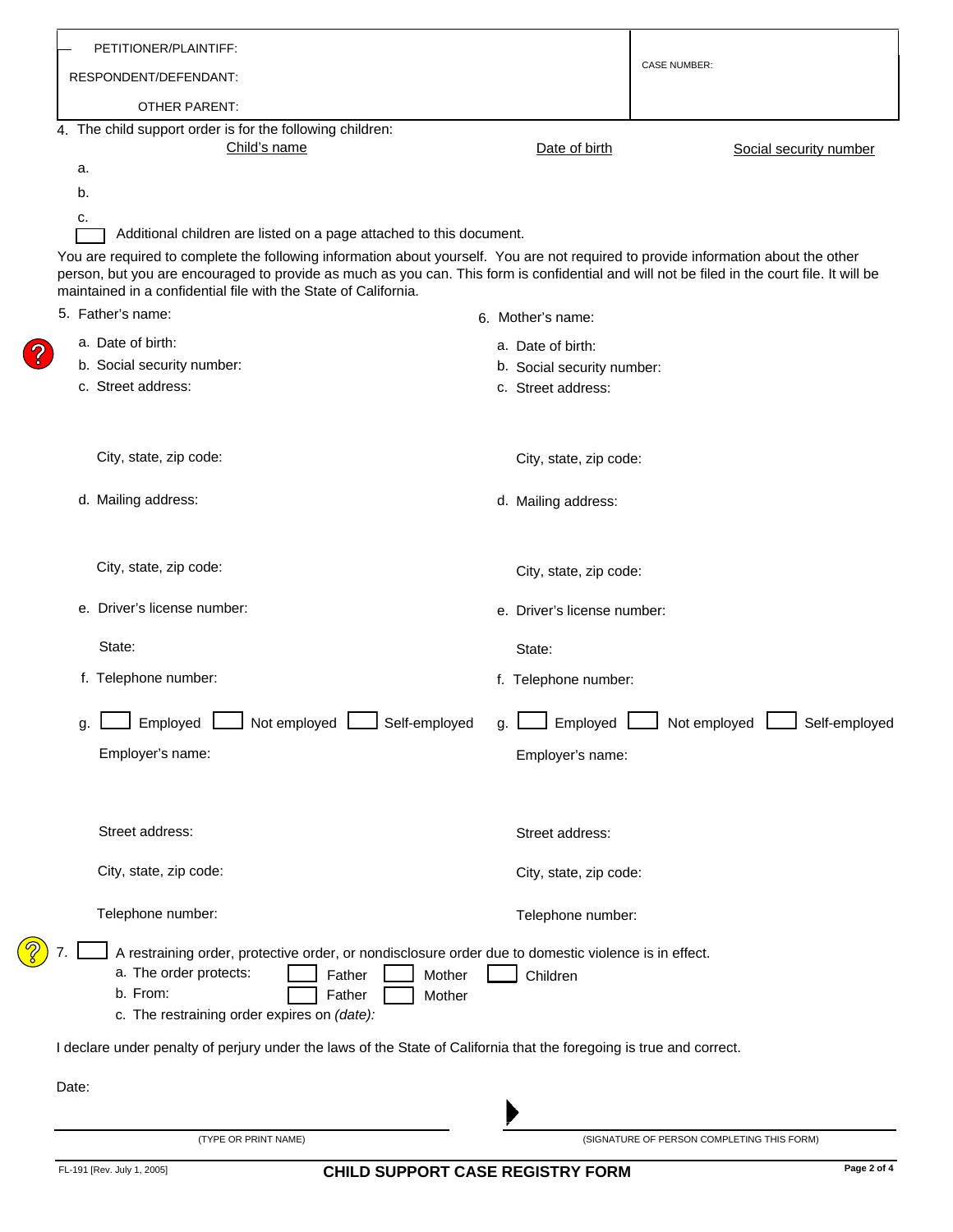

#### **INFORMATION SHEET FOR CHILD SUPPORT CASE REGISTRY FORM**

#### **(Do NOT deliver this Information Sheet to the court clerk.)**

Please follow these instructions to complete the *Child Support Case Registry Form* (form FL-191) if you do not have an attorney to represent you. Your attorney, if you have one, should complete this form.

Both parents must complete a *Child Support Case Registry Form.* The information on this form will be included in a national database that, among other things, is used to locate absent parents. When you file a court order, you must deliver a completed form to the court clerk along with your court order. If you did not file a court order, you must deliver a completed form to the court clerk **WITHIN 10 DAYS**  of the date you received a copy of your court order. If any of the information you provide on this form changes, you must complete a new form and deliver it to the court clerk within 10 days of the change. The address of the court clerk is the same as the one shown for the superior court on your order. This form is confidential and will not be filed in the court file. It will be maintained in a confidential file with the State of California.

#### **INSTRUCTIONS FOR COMPLETING THE** *CHILD SUPPORT CASE REGISTRY FORM* **(TYPE OR PRINT IN INK):**

If the top section of the form has already been filled out, skip down to number 1 below. If the top section of the form is blank, you must provide this information.

Page 1, first box, top of form, left side: Print your name, address, telephone number, fax number, and e-mail address, if any, in this box. Attorneys must include their State Bar identification numbers.

Page 1, second box, top of form, left side: Print the name of the county and the court's address in this box. Use the same address for the court that is on the court order you are filing or have received.

Page 1, third box, top of form, left side: Print the names of the petitioner/plaintiff, respondent/defendant, and other parent in this box. Use the same names listed on the court order you are filing or have received.

Page 1, fourth box, top of form, left side: Check the box indicating whether you are the mother or the father. If you are the attorney for the mother, check the box for mother. If you are the attorney for the father, check the box for father. Also, if this is the first time you have filled out this form, check the box by "First form completed." If you have filled out form FL-191 before, and you are changing any of the information, check the box by "Change to previous information."

Page 1, first box, right side: Leave this box blank for the court's use in stamping the date of receipt.

Page 1, second box, right side: Print the court case number in this box. This number is also shown on the court papers.

#### **Instructions for numbered paragraphs:**

- 1. a. Enter the date the court order was filed. This date is shown in the "COURT PERSONNEL: STAMP DATE RECEIVED HERE" box on page 1 at the top of the order on the right side. If the order has not been filed, leave this item blank for the court clerk to fill in.
	- b. If the court order you filed or received is the first child or family support order for this case, check the box by "Initial child support or family support order." If this is a change to your order, check the box by "Modification."
	- c. Information regarding the amount and type of support ordered and wage withholding is on the court order you are filing or have received.
		- If your order provides for any type of current support, check all boxes that describe that support. For example, if your order (1) provides for both child and spousal support, check both of those boxes. If there is an amount, put it in the blank provided. If the order says the amount is reserved, check the "Reserved order" box. If the order says the amount is zero, check the "\$0 (zero) order" box. Do not include child care, special needs, uninsured medical expenses, or travel for visitation here These amounts will go in (2). Do NOT complete the Child Support Case Registry form if you receive spousal support only.
		- If your order provides for a set monthly amount to be paid as additional support for such needs as child care, special needs, (2)uninsured medical expenses or travel for visitation check the box in Item 2 and enter the monthly amount. For example, if your order provides for base child support and in addition the paying parent is required to pay \$300 per month, check the box in item 2 underneath the "Child Support" column and enter \$300. Do NOT check this box if your order provides only for a payment of a percentage, such as 50% of the childcare.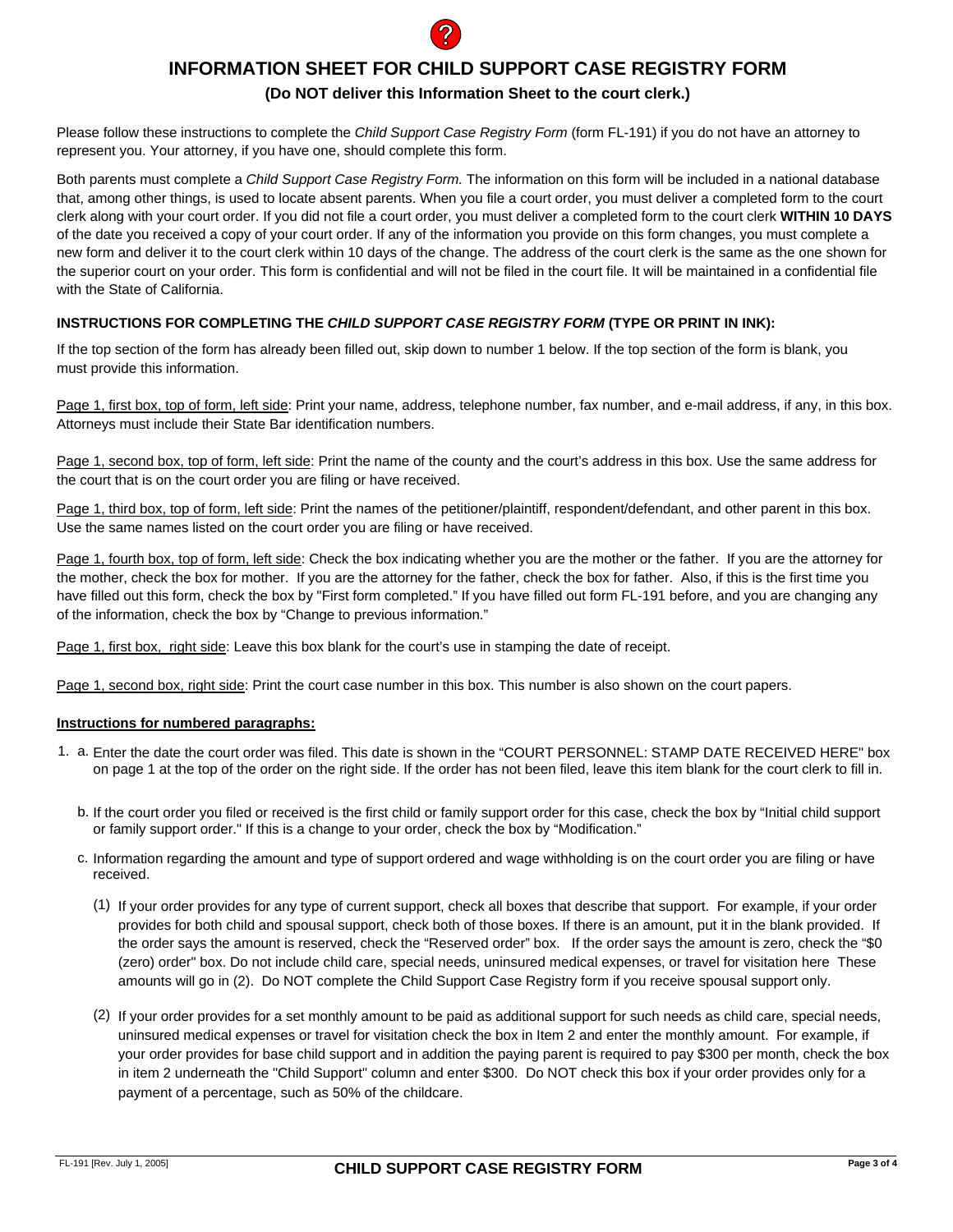- If your order determined the amount of past due support, check the box in Item 3 that states the type of past due support and (3) enter the amount. For example, if the court determined that there was \$5000 in past due child support and \$1000 in past due spousal support, you would check the box in item 3 in the "Child Support" column and enter \$5000 and you would also check the box in item 3 in the "Spousal Support" column and enter \$1000.
- If your order provides for a specific dollar amount to be paid towards any past due support, check the box in Item 4 that states (4) the type of past due support and enter the amount. For example, the court ordered \$350 per month to be paid on the past due child support, you would check the box in Item 4 in the "Child Support" column and enter \$350.
- (5) Check the "ordered" box if wage withholding was ordered with no conditions. Check the box "ordered but stayed until" if wage withholding was ordered but is not to be deducted until a later date. If the court delayed the effective date of the wage withholding, enter the specific date. Check only one box in this item.
- 2. a. Write the name of the person who is supposed to pay child or family support.
	- b. Write the relationship of that person to the child.
- 3. a. Write the name of the person or agency supposed to receive child or family support payments.
	- b. Write the relationship of that person to the child.
- 4. List the full name, date of birth, and social security number for each child included in the support order. If there are more than five children included in the support order, check the box below item 4e and list the remaining children with dates of birth and social security numbers on another sheet of paper. Attach the other sheet to this form.

The local child support agency is required, under section 466(a)(13) of the Social Security Act, to place in the records pertaining to child support the social security number of any individual who is subject to a divorce decree, support order, or paternity determination or acknowledgment. This information is mandatory and will be kept on file at the local child support agency.

Top of page 2, box on left side: Print the names of the petitioner/plaintiff, respondent/defendant, and other parent in this box. Use the same names listed on page 1.

Top of page 2, box on right side: Print your court case number in this box. Use the same case number as on page 1, second box, right side.

You are required to complete information about yourself. If you know information about the other person, you may also fill in what you know about him or her.

- 5. If you are the father in this case, list your full name in this space. See instructions for a-g under item 6 below.
- 6. If you are the mother in this case, list your full name in this space.
	- a. List your date of birth.
	- b. Write your social security number.
	- c. List the street address, city, state, and zip code where you live.
	- d. List the street address, city, state, and zip code where you want your mail sent, if different from the address where you live.
	- Write your driver's license number and the state where it was issued. e.
	- f. List the telephone number where you live.
	- g. Indicate whether you are employed, not employed, self-employed, or by checking the appropriate box. If you are employed, write the name, street address, city, state, zip code, and telephone number where you work.
- 7. If there is a restraining order, protective order, or nondisclosure order, check this box.
	- Check the box beside each person who is protected by the restraining order. a.
	- b. Check the box beside the parent who is restrained.
	- c. Write the date the restraining order expires. See the restraining order, protective order, or nondisclosure order for this date.

If you are in fear of domestic violence, you may want to ask the court for a restraining order, protective order, or nondisclosure order.

You must type or print your name, fill in the date, and sign the *Child Support Case Registry Form* under penalty of perjury. When you sign under penalty of perjury, you are stating that the information you have provided is true and correct.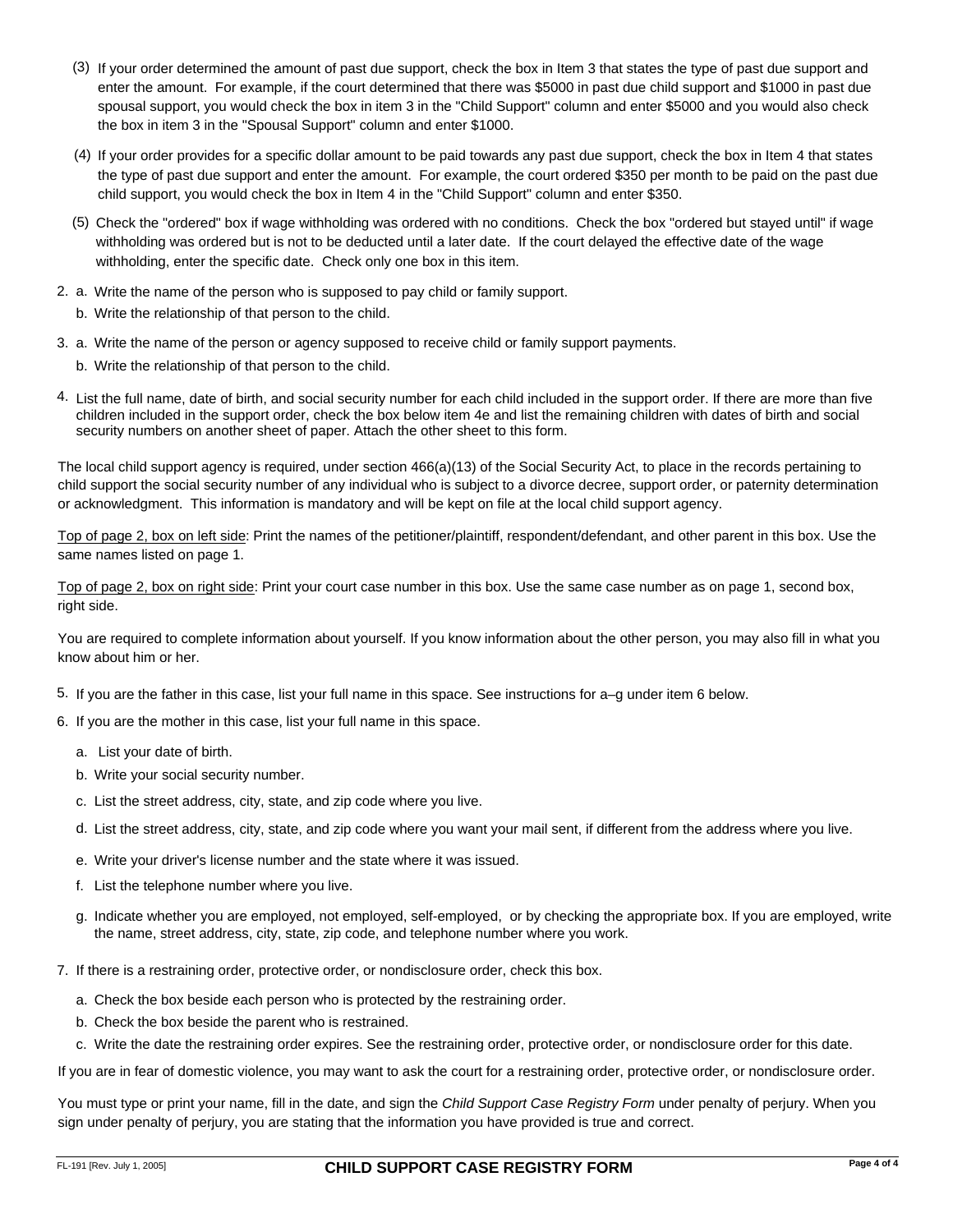

# **Follow these simple steps in order to successfully file your paperwork.**

# **Review**

After you have completed your forms, bring them back to one of our local Resource Centers to have them reviewed. It is important to follow this step because our staff has been trained to review these forms and help you make any necessary changes.

# **Copy**

Make (2) copies of your corrected originals and then you will be ready to file your paperwork.

# $\sqrt{\lambda}$  File

After copying, take your original **and** the (2) sets of copies, **and** (1) self addressed envelope with a postage stamp to the clerk's office within the court house where your case is currently located. Please keep in mind that it may take a few weeks for the court to process your request.

# $\sqrt[3]{}$  Finishing up

When you receive the (2) copies of the court order then you will keep (1) copy for your records and send the other copy to the employer of the person ordered to pay support.